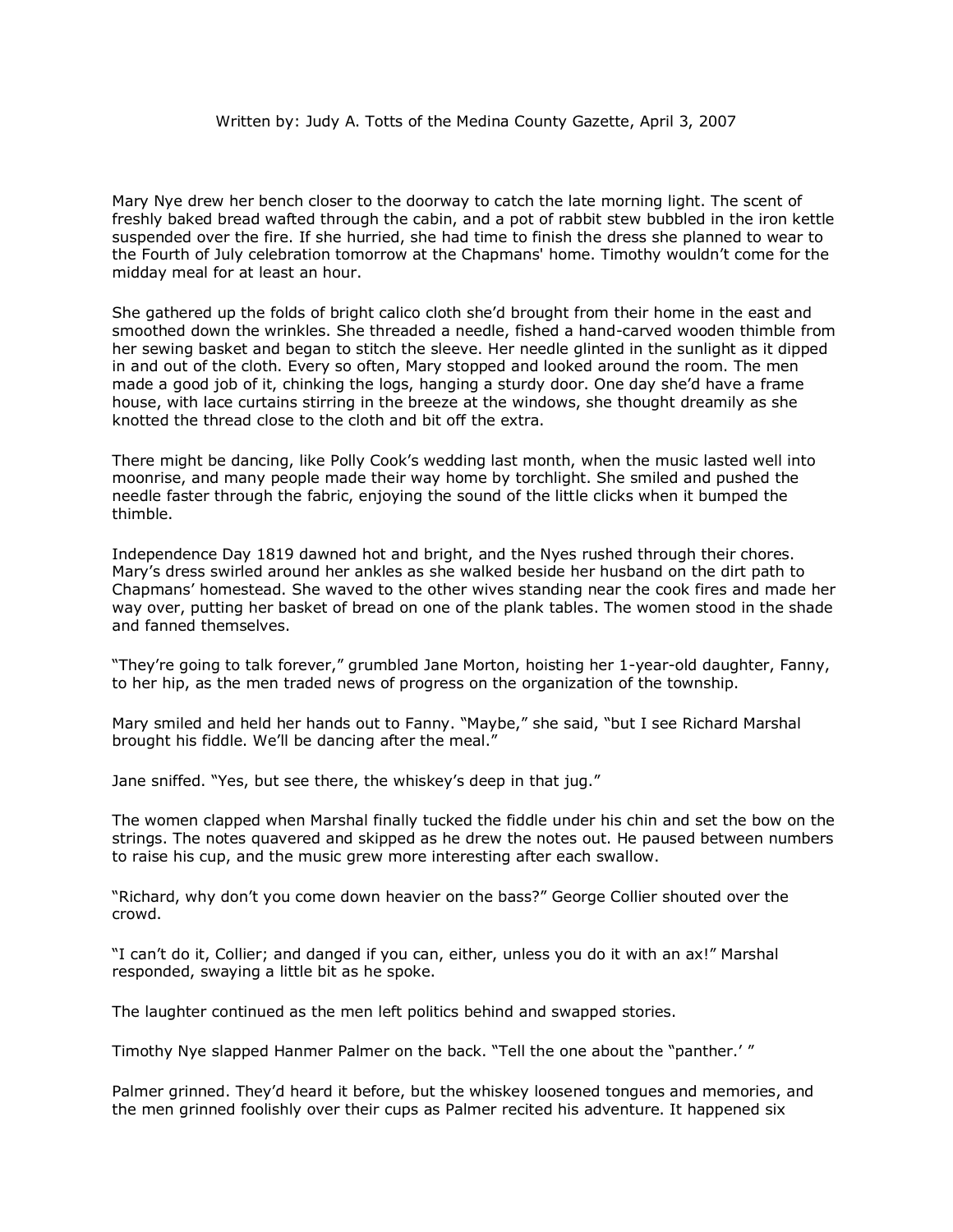months after he'd come to the township, on a fine October day. He set out on foot to visit Isaac Ford, following the blaze marks cut in the trees along lot lines.

"But it got dark before I reached Isaac's place," Palmer said. "I hollered, figuring I was close, but Isaac there"  $-$  Ford lifted his cup in a mock salute  $-$  "heard me, but thought I was some kind of panther. He buttoned himself into his cabin good and tight, leaving me to fend for myself in the woods."

The men snorted as Palmer finished.

"Let me tell you, as soon as the sun rose, I headed for home."

After supper, families began to head for home, too, as late afternoon stretched toward nightfall. Some had a cow to milk or animals to feed.

Storytelling filled the hours of many winter evenings, and settlers kept their families' adventures and misadventures alive. Lettie Henry Ward, born in Westfield before the Civil War, reminisced in a presentation for the Daughters of the American Revolution in 1936 (History of Medina County, 1948).

"Our house (like most of the houses in Westfield Centre) was painted white with green blinds. I remember sitting on the broad board on top of the front fence to say goodbye to the boy who marched away to enlist in the Civil War. Some of them never came back.

"I was especially interested in them because my father had organized a company and drilled it; he had had military training in Massachusetts, It was the greatest disappointment of his life that he himself was not accepted on account of physical ability.

"I recall what a shock it was to the community when the report of Lincoln's assassination reached here. How the men with blanched faces gathered in the Post Office and store to hear all about it.

Ward also reminded people of many family-run businesses in the area although she admitted the growth of the township was "due in great measure to the continued prosperity of the Ohio Farmers Insurance Company." Her own father, J.C. Henry, "made boots and shoes by hand, almost a lost art nowadays. He went to Akron to select his leathers, and I well remember how the beautiful colors of the fine morocco leathers, used for trimmings, fascinated me. We had to wait until every one else town was supplied, but the boots and shoes he made for us were the envy of all the other children."

She remembered her own work, drying apples with her brother and sister.

"My sister Josie and Brother Sammie pared them on apple paring machines. Mother cored and sliced them, two at a time, on the corer which worked with a foot lever, and my job was to look over the 'snits' and cut out all bad spots.

"We had a kiln with stove and sliding racks. My father tended the kiln, as it was near his shop. When dried, the apples were stored in a vacant room  $-$  piled on the floor  $-$  sometimes reaching to the ceiling. Here the merchants came to inspect and buy them."

Children, Ward wrote, learned a trade early, "especially necessary if they contemplated pioneering in Ohio or frontier life anywhere." She held up her grandfather Henry's family as an